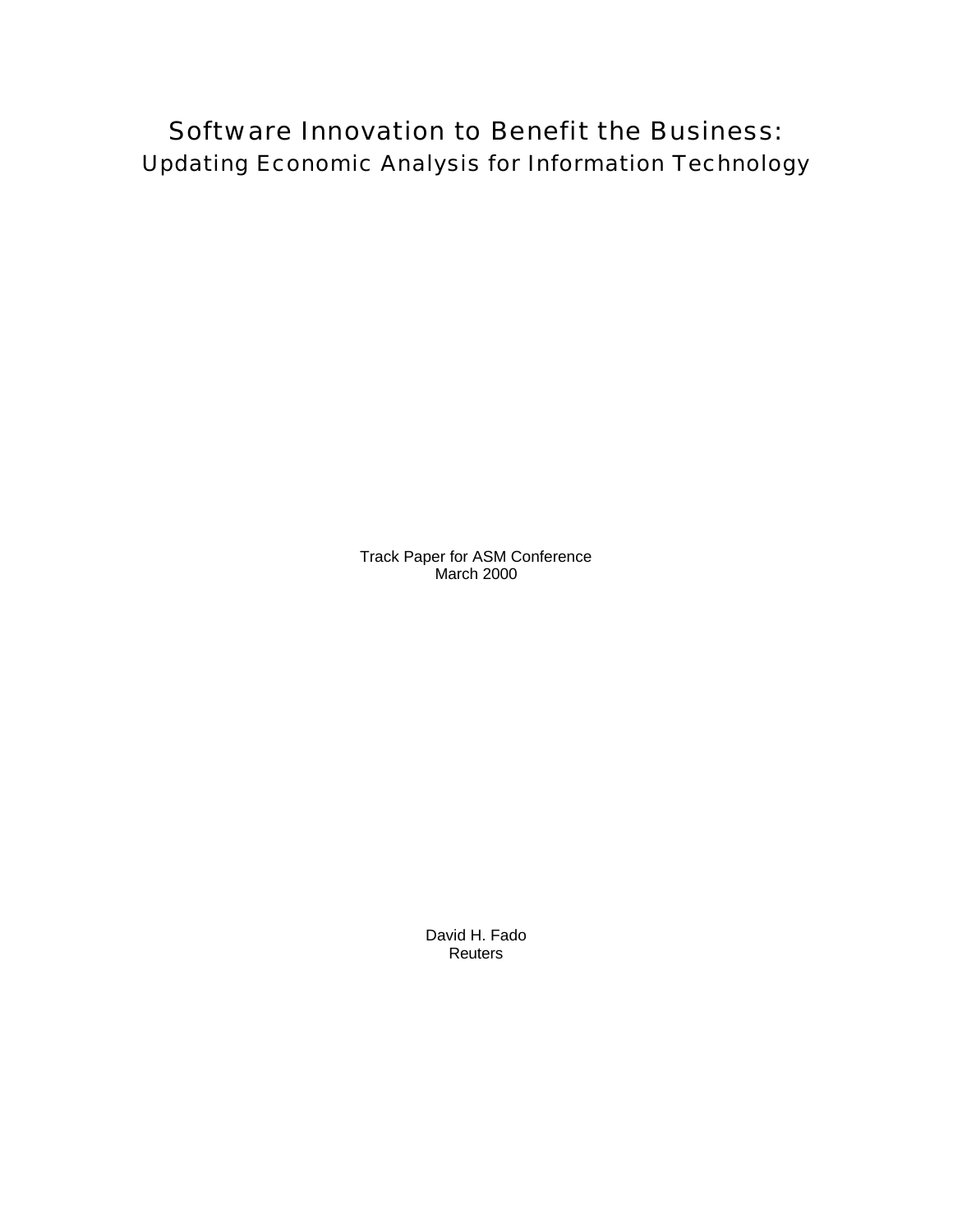# Updates to Economic Theory

Imagine that economic theory since Adam Smith has been a series of software releases. Like releases of software, economic theory has started by imperfectly delivering a capability needed by users, only to improve with future versions. Economic theory has been closely related to policy decisions in government and business, making these releases responsive to the "market" for ideas.

Assuming economic theory has gone through many releases, how many releases have there been? What drives a new release? While one can quibble over the version numbers, economic theory does nicely fit into five separate releases. Massive technological change bringing new economic and political organizations has driven these changes. The current wave of technological innovation will, arguably, usher in a sixth release of economic theory. This paper revisits the five previous releases and offers suggestions on the attributes of the sixth release. A case study based on current metrics categories (but not current data) used at Reuters for software measurement and a more detailed discussion of the great depression in the United States will supplement the brief narrative.

The first question one might raise is why start with Adam Smith? Many countries and empires had sophisticated economies prior to the "modern" age. What distinguishes the modern age of economic growth and theory from, say, the Roman period, the Europe of commercial city states, or Chinese dynasties? In terms of economic history, the most dramatic shift appeared in population, with the application of new technologies dramatically increasing global population from a point in the mid eighteenth century.<sup>1</sup> In terms of economic theory, economics became a distinct field of study with Adam Smith and David Hume. These events are related, linked by the emergence of persistent technological change driving what can be called "modern" economic growth.

Many who have studied modern economic growth have recognized the tendency for innovations to clump in certain periods of history.<sup>2</sup> For example, Joseph Schumpeter regarded the process as one marked by the disruption caused by new productive processes, the source of his notion of "creative destruction."<sup>3</sup> Such disruption emerged unfortunately from the creativity driving modern economies. The difficulty presented new opportunities for economic theory, bringing about new "releases" of theory.

Consider the following sets of technological innovations. Each has brought issues and opportunities for business and society.<sup>4</sup>

- Steam engines, Iron and railways
- Steel
- Electricity and Chemicals
- Petroleum/Automobile/Aviation
- Electronics and computers
- Telecommunications and Internet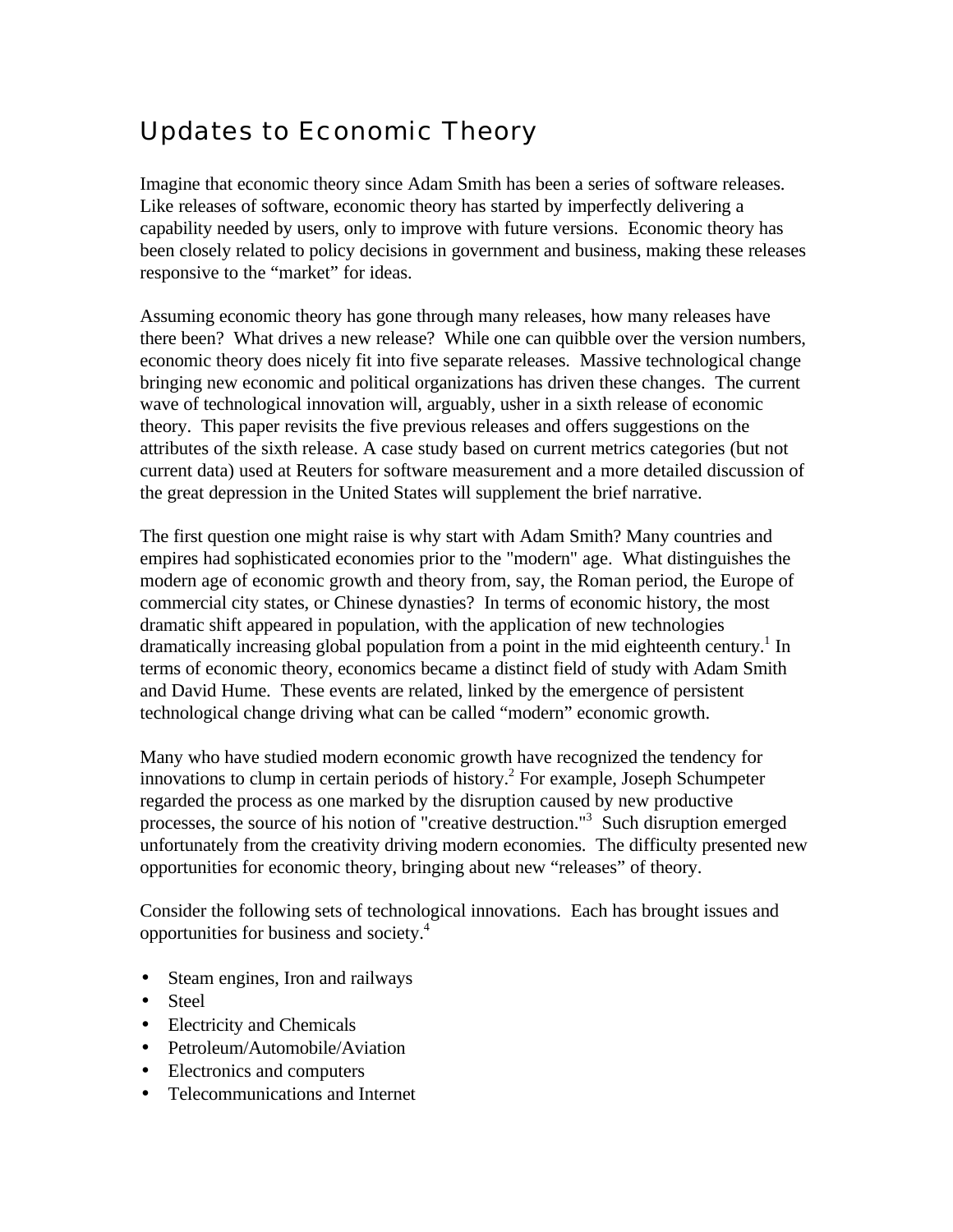The releases break down as follows:

- 1.0 A focus on concept development (to 1770 to 1870)
- 2.0 Incorporates mathematics and benefits business (1870 to 1920s)
- 3.0 Incorporates macroeconomic statistics and focuses on public policy (1920s to 1950s)
- 4.0 Incorporates competing models of state-driven investment for growth (1950s to 1980)
- 5.0 Embraces the market & computers (1980 to Now)
- 6.0 Seeks to model factors that encourage innovation

These versions and dates represent a useful approximation. Extending the notion of versions, there have been a number of interim releases between the versions to keep the analysis current without changing the core understanding found in the theoretical approach. Furthermore, like software releases, each release has built on the abilities achieved in previous versions. A new release does not dispense with the previous release but builds on top of it.

What does this have to do with software? Software development represents a key component in the leading economic sectors of this period. While at times one might wish to measure software in isolation from the wider context, all in the industry should recognize the amazing role software now plays in the wider economy. Today software measurement requires reference to wider concerns of economic theory because of the central role software plays in the economy. However, software development is hard to measure in terms of such key indicators as productivity and it is difficult to get the type of valid historical data series familiar to economists. While innovation has been central to economic growth, measurement by economists only imperfectly captures this dynamic process. With the current technological revolution, cycle times have diminished and the impact of innovation becomes apparent not only in long term planning but also under many short-run assumptions, making the measurement strategy used around 1900 less useful now.

Not that previous economists did not understand the importance of innovation, only that innovation did not emerge as a clear theme given many of the measurement strategies pursued to answer the practical questions of the day. So, this is not a criticism of previous economists. Economic history's excitement emerges from the continuous effort to adjust economic themes to confront key issues in business and public life. The practical focus makes economists aware of the new issues and political organizations emerging with each wave of technological change.<sup>5</sup>

This sets the stage for a very brief overview of how the "releases" have dealt with the now crucial question of innovation.<sup>6</sup>

## Release 1.0: Concept Development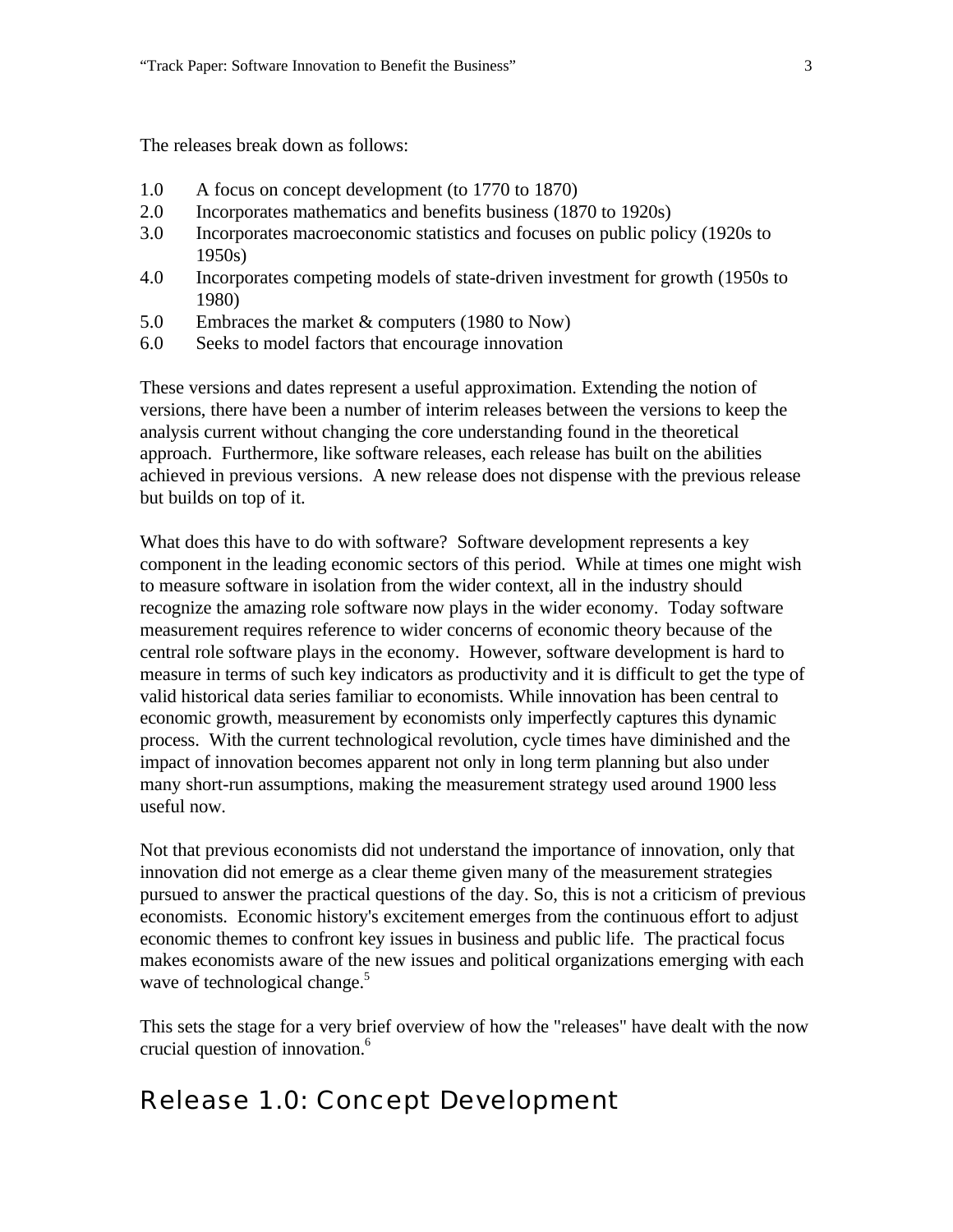The first release could easily break into a 1.0, 1.1, and 1.2 as it encompasses three distinct generations. However, in terms of measurement strategies, these early economists did not on the whole set economics on the quantitative path. Indeed, much of the work done by these economists emphasizes political economy and general policy issues. Adam Smith and David Hume focused on the merits of a competitive economy and the drawbacks of a mercantilist economy. Thomas Malthus and David Ricardo, writing a generation later, focused on problems of food shortages and the importance of repealing England's Corn Laws. Karl Marx and John Stuart Mill focused more explicitly on the conditions of labor and the way to bring greater benefit to society; for Marx, the driver emerged from the inevitable battle between capitalism and socialism while Mill became an early advocate of birth control and increased rights for women.

A few key concepts became entrenched during this first release. Above all, economics became accepted as a field for study that could be applied to practical policy. In terms of modeling innovation, however, early economists did not integrate persistent innovation in their theories. With a heavy focus on the limits to growth and the inevitability of conflict, economics became known as the "dismal science" for its worldly focus.

#### Successful Release v 2.0

Economics took on an increasingly quantitative aspect with the success of marginal analysis that allowed the modeling of microeconomic decisions using mathematical devices such as calculus. As businesses made profit with the use of the new economic tools, the profession of economics established a more secure position, with economic professors often called to give expert testimony to government.<sup>7</sup>

However, the new economic tools, based on short-run assumptions about productivity, only imperfectly modeled economic growth. Alfred Marshall, one of the key members of the "Cambridge School" that would produce so many influential economists (such as John Maynard Keynes) recognized such limitations. In the preface to the eighth edition of his *Principles of Economics* (the standard economics textbook of the day), Marshall explained his view of economics: "The main concern of economics is thus with human beings who are impelled, for good and evil, to change and progress. Fragmentary statical hypotheses are used as temporary auxiliaries to dynamical--or rather biological- conceptions: but the central idea of economics, even when the Foundations alone are under discussion, must be that of living force and movement."<sup>8</sup> Living force and movement were essential to economic growth since the increasing returns from innovation fueled economic growth. Marshall then goes on to predict correctly the "dominion" of differential calculus in economic analysis. Marshall understood this approach did not capture the dynamic nature of economic growth.

While describing this gap between micro-analysis under short-run assumptions and the effort to understand living growth and innovation, Marshall never managed to bridge the gap. What Marshall left was an open requirements database that does not really become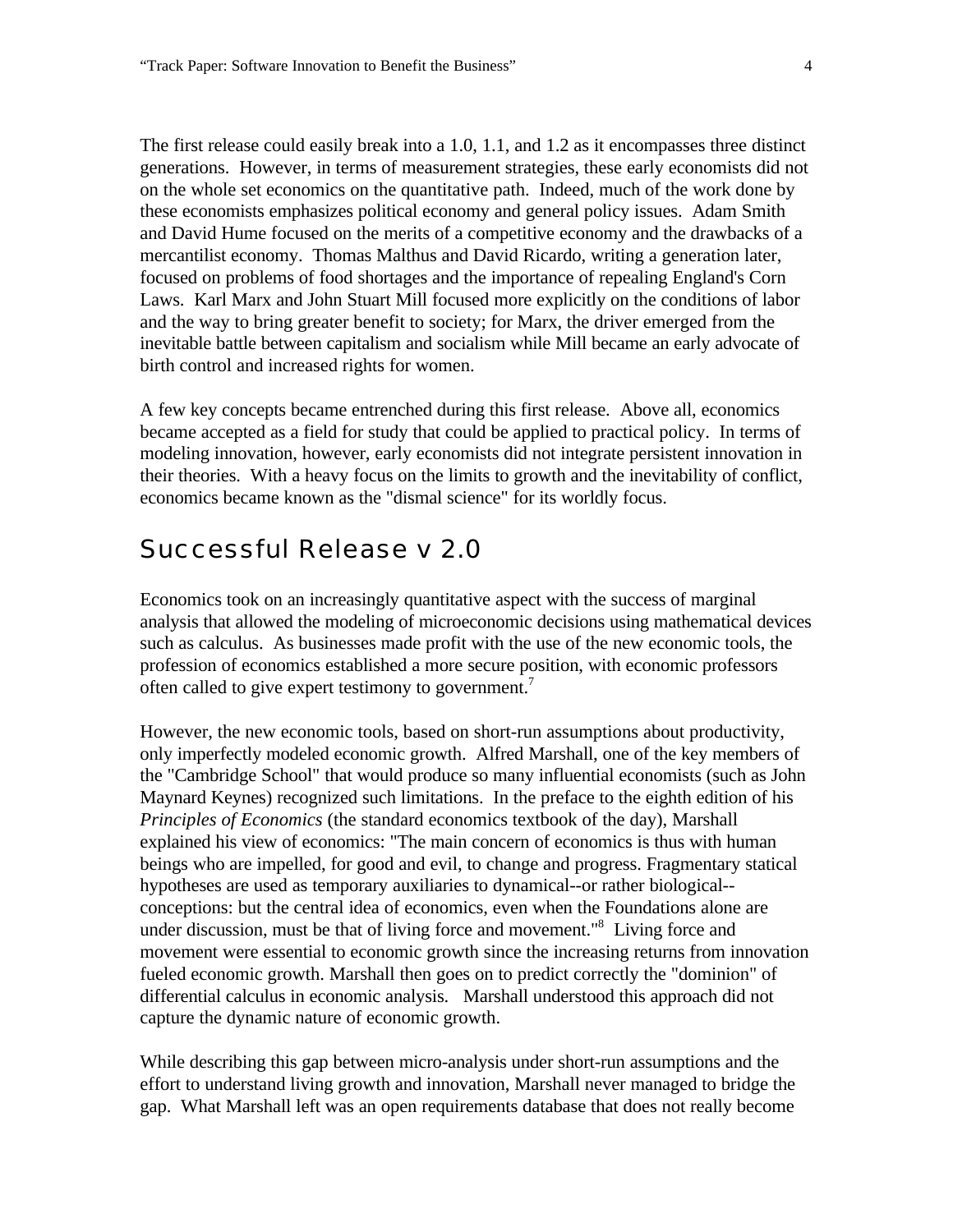relevant until now, when the short-run assumptions lose their utility because of the pace of change.

#### Version 3.0: Macroeconomics

Marshall's prediction of the "dominion" of the new economic tools came to pass, in part due to the influence of his students. The next release of economic theory featured more prominently a statistical approach, this time applied to macroeconomic themes. Marshall's vision of economics as "biological" gets lost in the new release. John Maynard Keynes, for one, did not regard his teacher's interest in economic history and economic "biology" as that useful. $9$  Keynes would lead a generation of macroeconomists who would use measurement to confront major policy problems of the day.

Governments collect statistics related to taxation. With the rise of the income tax in the twentieth century, national income accounting became a possibility. While originally kept as an artifact of the need to capture income data, national income accounting soon became an integral part of government analysis for managing the economy and war efforts. The government began to hire economists to study national data, taking economics in a new direction. However, the focus on national data sets was not a good way to capture innovation.

#### **The Challenge of the Great Depression**

A brief case study of the great depression in the United States highlights the importance of getting the economic theory correct and the damage caused by neglecting the factors that foster innovation. The great depression presented a tremendous challenge for government in the United States. With high unemployment, a collapsing international economy, and stagnant growth, government leaders turned to the professional economists for help. With only highly aggregated statistics available and using the tools of analysis designed around short run assumptions to factor out innovation, these economists set out on a course to help ease the depression.

Their prescriptions, in hindsight, actually served to worsen the depression in the United States. Following prescriptions applicable to other cyclical downturns, national leaders did not understand the structural transformation in the economy that made such measures no longer useful. In short, national policy discouraged the flow of capital into innovative sectors. Rather, investment went to New Deal protected industries that offered few returns. With the stock market unstable, it became rather difficult for innovative companies to secure capital. As detailed analysis of individual secftors has now shown, growth during the depression did occur in certain innovative sectors. However, public policy did not encourage investment to target these businesses, so the leading sectors could not drive general economic growth. Failure to nurture the innovation of growing businesses hurt the economy. $10$ 

World War II, in the United States, corresponded to the end of the depression. Not that war tends to strengthen an economy; rather, the war encouraged innovation in production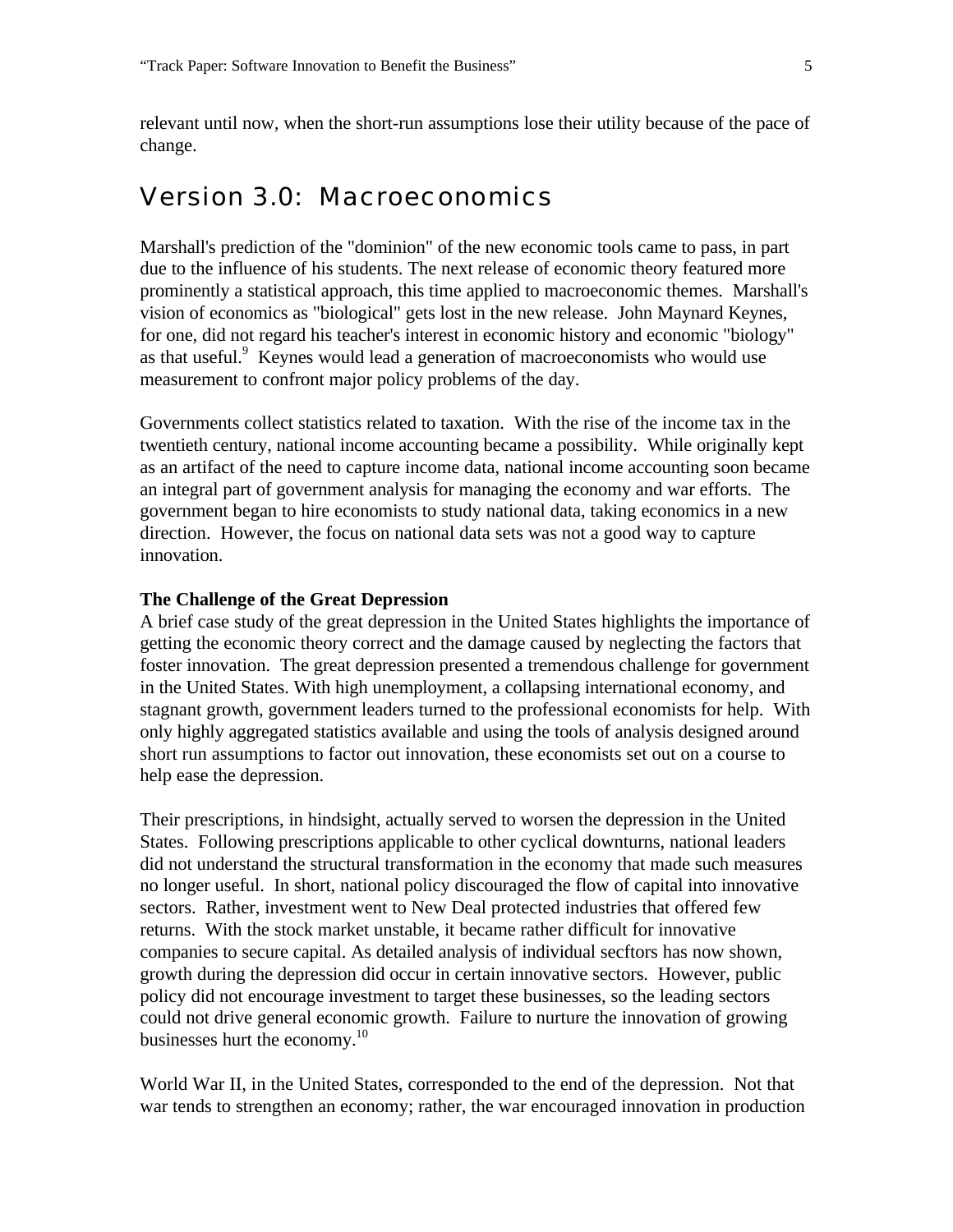to respond to the crisis at hand. For example, innovative players in the rubber industry managed to take advantage of the War to put in place large-scale production of technological changes that could have been implemented earlier provided a reasonable investment strategy. World War II emerged as a more substantial success for national planners, as national data took on a general meaning related to the health of the economy that it continues to have down to today.

The efforts of the third release, then, focused on analysis of highly aggregated data to address pressing issues while leaving to the side the more complex issue of innovation. The cost, however, of not properly understanding innovation and the drivers of the modern economy, was large. Failure of economic theory can have a tremendous impact on society.

#### Version 4.0: Competing Models of State Control

The post World War II world soon had the Cold War driving economic and strategic planning for governments. While the Soviet Union went entirely for state planning and control, the United States and other advanced economies opted for a mixture of social welfare control and private industry. Furthermore, these competing models of economic organization found their way to "less developed" regions.<sup>11</sup>

Economic measurement during this period tended to produce the aggregated statistics more useful for politicians arguing for increased aid than for businesses trying to grow. Such misleading statistics led many in the United States in the late 1950s to believe that the Soviet Union had a better economic organization due to the rapid gains in GNP and the success of Sputnik.<sup>12</sup> Such linear thinking failed to take into account the discontinuous and creative nature of innovation.

The focus on general statistical categories also tended to encourage countries to imitate the technology of advanced countries without capturing the innovation that actually drove economic growth. For example, India in the 1950s welcomed suitors from Germany, Britain, the United States and the Soviet Union to help build the steel industry. For Nehru, steel was the stuff that would make India modern. Such a vision only sought to imitate, not to create. The period 1950 to 1980 saw many technologies transferred to advancing countries, but only sometimes did this take off for business benefit.

State driven economies have held a fascination for many, promising the eradication of all sorts of general social ills. However, state controlled economies fail to recognize a central element of economic measurement: the free market determines price, not state bureaucrats. Such a misconception can lead to mismanagement of a national economy, causing tremendous disruption and misery. The ability to accurately understand economic growth and foster innovation are skills critical not only to business success but to national success as well. The importance of such an understanding should not be underestimated. The implementation of state control over markets may well have destroyed markets and discouraged innovation. The Soviet Union may have managed to build the biggest late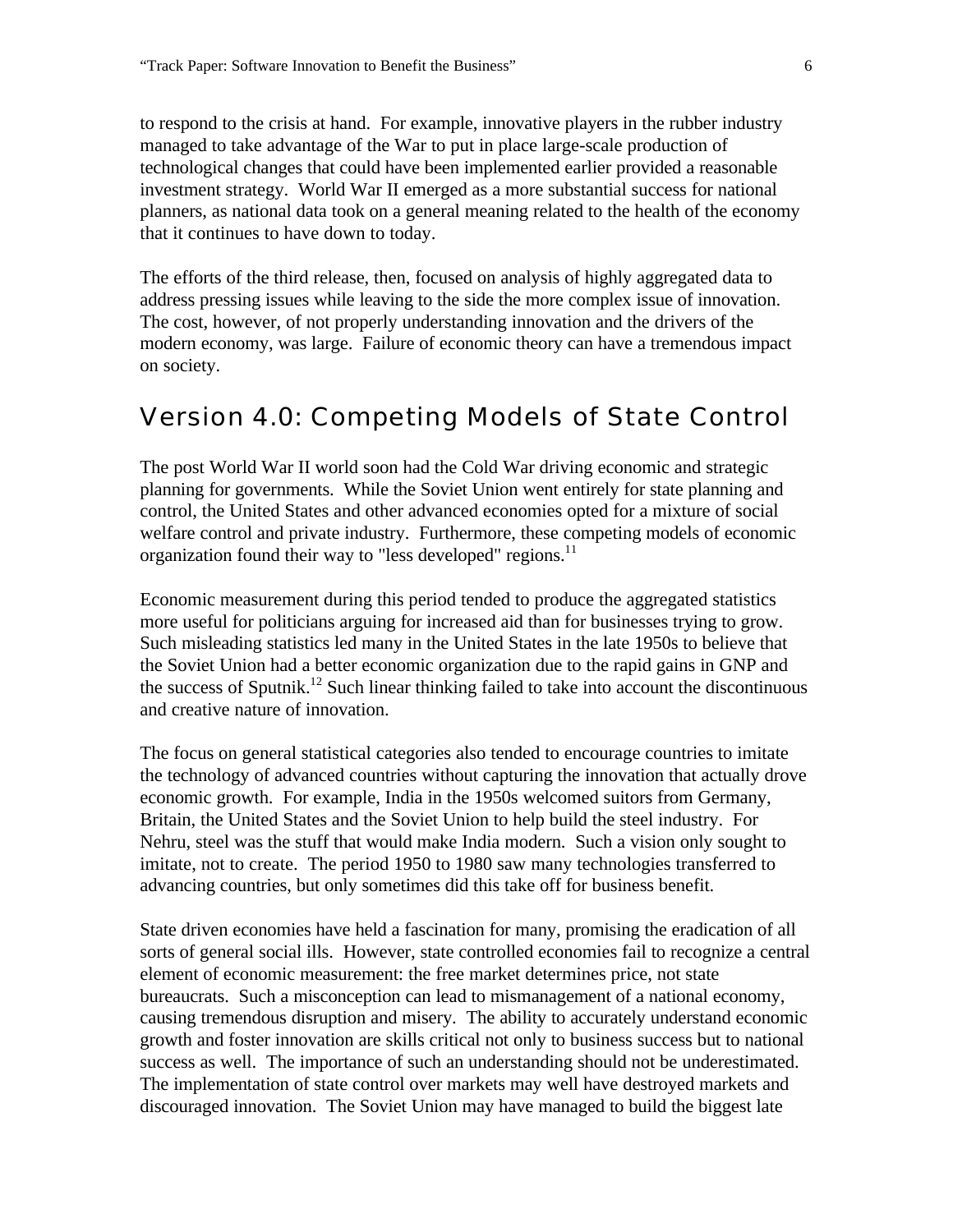nineteenth century steel based economy in the world in the 1950s. While such an economy may have looked great in terms of measurement categories derived from late nineteenth century leading sectors (like GNP growth), The Soviet Union did not build a system to survive over the long term because they destroyed the capacity for innovation.

#### Version 5.0: The Market Reemerges

With inflation running into double digits and the welfare state under increasing pressure, government leaders became willing to turn to more market oriented solutions to national problems. Collapsing communist economies served as a warning against the promises of state planning. Increasingly, a functioning market providing prices became recognized as a key element of prosperity.<sup>13</sup>

The development of the computer helped to secure the market as a force in international affairs. The application of computer technology to markets made price control more difficult, while offering tremendous arbitrage opportunities for technological leaders. The emergence of a true global field linked with computer technology has made markets very responsive to information.

With substantial economic growth taking place under conditions of rapidly changing technology, innovation's roll in economic development emerges prominently. In the past decade, consultancy has taken hold as companies look for ways to apply innovative technology relying on rented "expert" resources. Consultants have brought a focus on the ability of businesses to absorb change.

Although innovation has emerged with the market focus of the fifth release, measurement strategies still rely on aggregated statistics originally developed to address the concerns of previous eras. Many economists and business leaders recognize the problem with many traditional measurements, such as  $GDP<sup>14</sup>$ 

#### The Future: A Guess and Suggestions

As history involves the ability to understand the key factors leading to change and evolution in the past, the true test of any historical narrative lies in the ability to look forward with a vision more accurate than chance. So, what type of measurement will economic theory accommodate in the coming decades?

Economic analysis will continue to take advantage of the opportunities presented by information technology for the collection and presentation of data. Automated extraction of data will enhance accuracy and allow for more tailored application of measurement data, such as the "dashboard" concept. Consultants will help tailor these new technologies for business benefit.

The central argument of this paper has been that the short-run assumptions made for practical reasons a century ago have lost their relevance for the practical issues of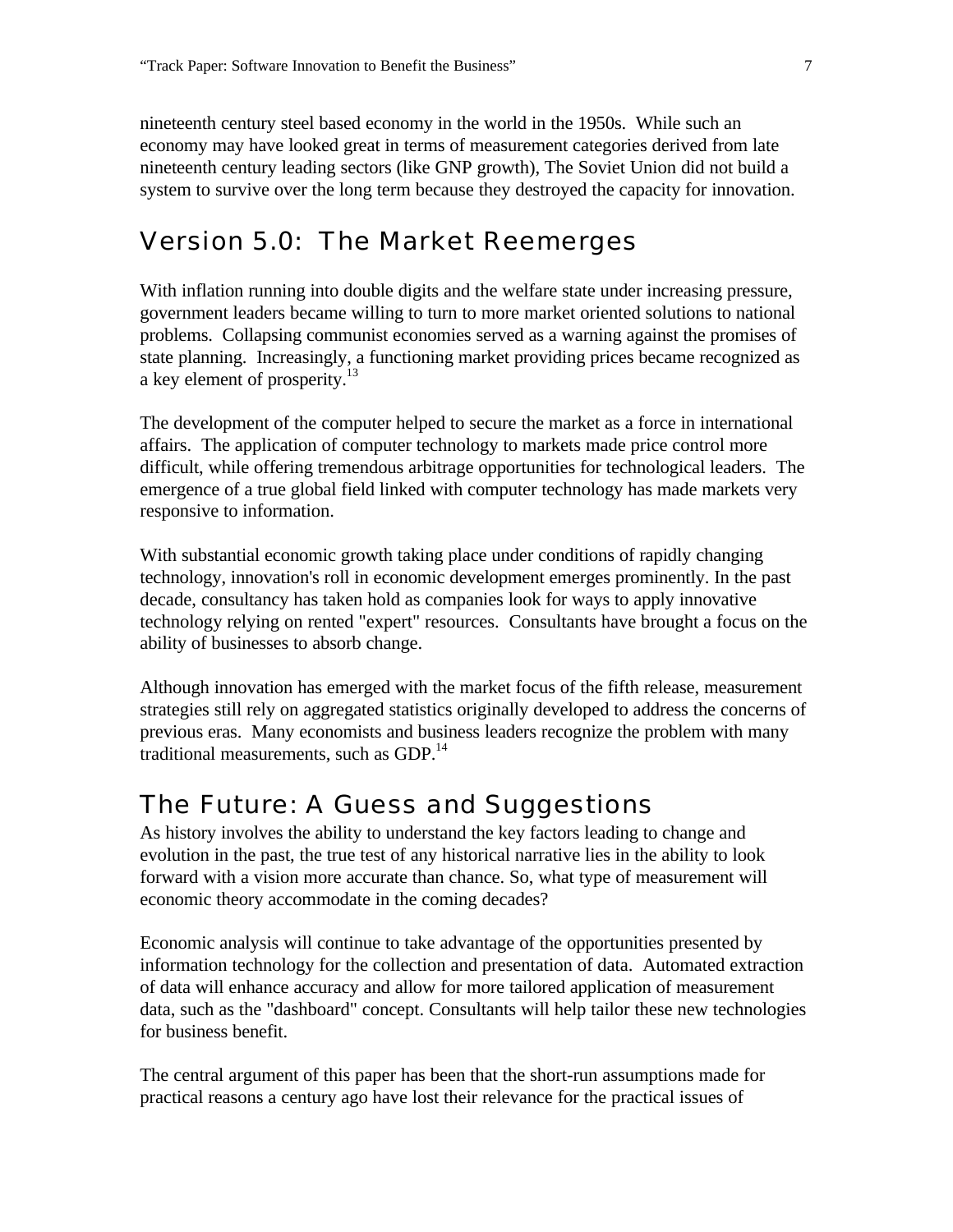software measurement because of the importance of innovation in both the manufacture and sale of software. Capturing the factors involved in making a business or group innovative will require a set of measurements used to describe a living organism. The analogy for economics in the coming century will revolve less around mathematical models and more around biological or descriptive use of measurement to capture what Marshall described as "living force and movement." This is not to say that sophisticated mathematics will become obsolete. On the contrary, just as biological sciences can employ complicated mathematical models, so can the software business. These models, however, will increasingly function as diagnostic and descriptive tools rather than single data points to track.

This approach will require some training and explanation, but is only a shift in outlook already apparent to those in software metrics if not to senior managers demanding to see a productivity metric presented as a line with a healthy upward slope. Those leading metrics programs today increasingly explain the need to "tell a story" with their metrics. In such an environment, data quality emerges as even more important, since the presentation of a number of variables requires high confidence in accuracy. Practitioners of metrics should look, therefore, to rigorous data definition and quality control. Especially useful are "natural artifacts" of the development process: measurements generated as part of the normal workflow.

#### Example Sample Maps

Practical application of this approach can be found in a few sample maps based on metrics collected from many Reuters groups. The data in the maps was constructed to show "ideal types" of projects, not to reflect actual projects. The numbers have been created as examples, not from real data. These graphs include a substantial number of measurements in the same graph. With a number of metrics presented together, the scale does not always mean the same thing for each metric. In many cases, the percentage indicates the deviation from the mean; 200% means a project has twice the amount of requirements churn compared to the "average" project. For these maps, the shape of the metrics in combination contains the meaning. The graphs are diagnostic tools to indicate the most efficient area to focus process improvement efforts. The graphs, then, are not dashboards or scorecards, but diagnostic tools based on past projects.

A brief mention of the term "project." In this context, project is a rather short iteration of a larger effort focused on discrete deliverables. In most cases, a group will over time begin to produce a number of similar "projects" seeking to improve functionality of the general product by responding to specific needs of customers. These metrics are focused then at a sub-project or deliverable level, not for a huge product.

The first project map (see the presentation slides) comes from a group heavily exposed to market pressures. In a highly competitive market with narrow windows for releasing new products, high requirements change is a part of the management landscape. Such a project shows highly accurate schedule and effort predictability with a few issues in testing coverage and process compliance. In part this is because the project delivery date is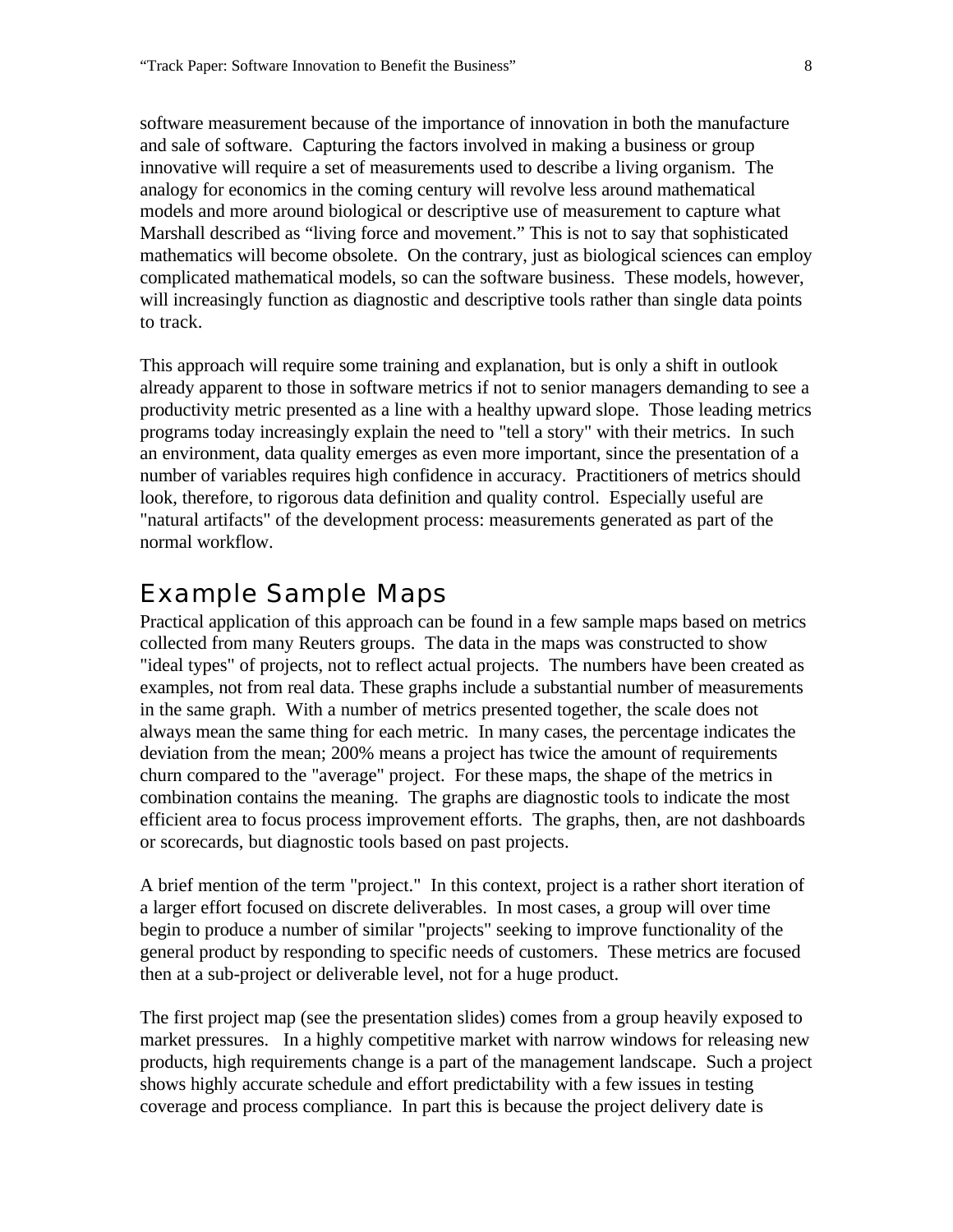roughly fixed and the development team focuses on maximizing the amount of new functionality in the new release. The defects for this project are more than normally found; however these defects are not "show stoppers" and are in an environment that maximizes the ability of the user to configure the desktop and correct problems, minimizing support costs. A more sophisticated notion of defects is needed in this chart, but defects probably require their own mapping strategy not easily placed into this map. (Indeed, Orthogonal Defect Classification provides an excellent example of the type of map I am describing.) Size estimation is not an important part of the project because the new technology does not make size in itself meaningful to project planners. Rather than try to force collection of an irrelevant metric or insist on a questionable translation to KLOC, no collection is entered.

The prescription for such a group is to focus on efficiencies to be gained in requirements management and the testing process. Focus on size estimation simply to benefit a process model does not make sense for projects of this nature, since the ability to respond to market pressures and genuine changes in client needs drive the business.

The second sample map shows a group that works on projects that must deliver a clear and stable set of requirements. The group appears to follow process rather well but in so doing they will tolerate schedule and cost/effort overruns. Sophisticated testing coverage metrics have not yet been introduced as the group produces very few defects and have not needed to fix the testing process.

The prescription for such a group is to focus on enhancing their estimation model. With stable requirements and a group well trained in process, estimation should improve. In addition, the group will probably want to focus on finding efficiencies in testing coverage, as they may be duplicating testing and wasting effort.

The third sample map shows a project that has had to deal with substantially more requirements change than usual. In most other respects, the project appears to do a good job. However, the relatively low process compliance figure might raise some question about the reliability of the data. The prescription for this group is to focus on process compliance and process improvement. If the low process compliance has not influenced the quality of the metrics, then the local process group should look to this project for best practices and ways to change the process to make it easier to handle a rapidly changing market. This project should generate change requests to their process to allow it to more easily handle requirements change.

These sample maps show a way of displaying a lot of data about a process in one chart in order to raise issues. The goal is to use measurement as a diagnostic tool to target process improvement efforts. Depending on the business drivers, a business may seek to maximize different aspects of the basic metrics collected.

This is, of course, a long way from the type of measurement we are likely to see in twenty years. This is very much a work in progress and will improve with use. Using a number of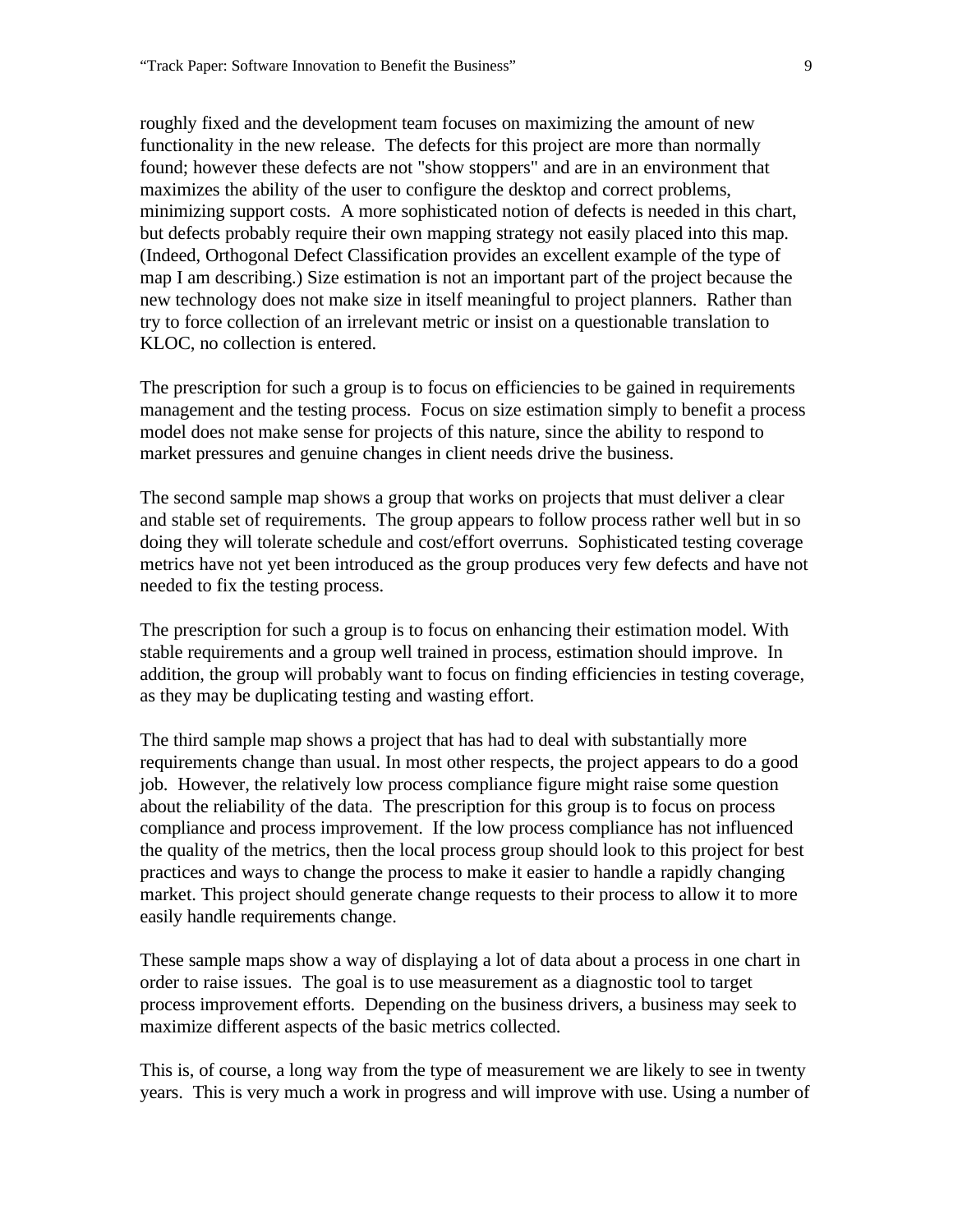metrics as a map to diagnose development groups will likely become more common. In addition, such an approach can be configured to local business drivers and does not require the imitation of models successful in other business environments. Diagnostic maps for innovation can be constructed.

Such diagnostic maps are simply one example of the way the measurement of economic processes will tend more toward biology in order to measure the living force and movement that makes a business succeed.

### Conclusion

 $\overline{a}$ 

What does this narrative have to do with software measurement? Why present a paper like this to a conference on software managers and technical specialists on software development?

First, software measurement specialists are part of a long tradition of economic theorists, even if many don't recognize their ancestors. Notions of efficiency and how to model economic change are implicit in measurement strategies pursued. This paper argues that the efforts of professionals at a software measurement conference like this are struggling with measurement issues that have been known for decades. In addition, changes in the wider economy even in the past decade will produce new demands on software measurement professionals. Software process models based on producing for a protected government market dominated by security concerns require update for a competitive market economy. By setting the context for current issues and stressing the consistency of change, software managers can find constructive ways to respond to the changes with new ways of modeling data and assessing metrics.

Second, software measurement will be difficult because it requires a sophisticated understanding of how innovation can be fostered. Economic theorists have know for a long period of time that the short-run models do not capture the innovation that drives growth. Furthermore, the aggregated statistics and national income categories useful for state planning have also been shown to lack coherence over the long run. This should encourage skepticism about the utility of producing development metrics such as lines of code across many development groups and languages in a rapidly changing environment.

Finally, as a professional now involved in a software development metrics program, I am interested in making software measurement work for business benefit. I have absolute confidence that in the next twenty years successful new measurement strategies for software will be a common feature in all successful businesses. To my mind, measurement must seek to take account of innovation and look for ways to map what is essentially a living process. In order for such maps to work, data accuracy, data definition, and automated collection of data that emerges naturally from software development will be essential for success.

<sup>&</sup>lt;sup>1</sup> For the best summary in the shift of population growth, see C.M. Cipolla, *The Economic History of* World Population, 6<sup>th</sup> ed., (Harmondsworth, 1974).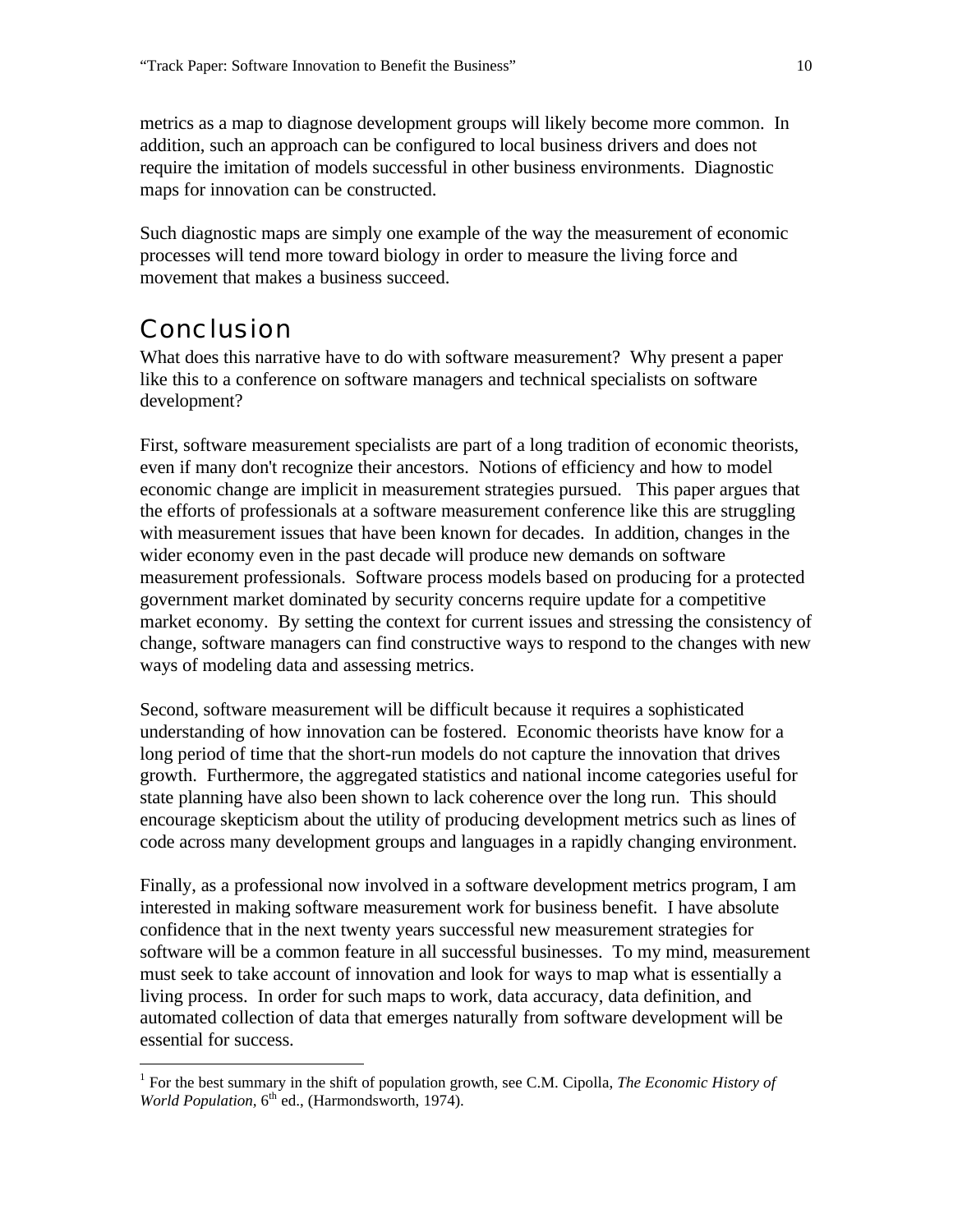$\overline{a}$ 

2 See especially W.W. Rostow, *Theorists of Economic Growth from David Hume to the Present* (New York: Oxford University Press, 1992). Based on rigorous use of primary sources and personal experience in government, this work by the prominent development economist reviews major economic thinkers in terms of their views on economic growth.

3 See Joseph Schumpeter, *Business Cycles: A Theoretical, Historical, and Statistical Analysis of the Capitalist Process* (New York: McGraw-Hill, 1939).

<sup>4</sup> The tendency of modern capitalist growth to show long-run cycles around a dynamic equilibrium of the relative prices between raw materials and manufactured good was outlined by N.D. Kondratieff, who did not manage to escape Stalin's Gulags for his heresy. See N.D. Kondratieff, "The Long Waves in Economic Life," *Review of Economic Statistics,* 17, No. 6 (November 1935), pp. 105-114. Much of my definition of waves outlined here come from the influence of W.W. Rostow and my seminars and discussions with him in the early 1990s. For his views in the 1970s, see *The World Economy: History and Prospect* (Austin: University of Texas Press, 1978).

<sup>5</sup> Economic historians occupy strange intellectual turf, between practicing economists and historians. For a good exploration of this creative tension, see C.M. Cipolla, *Between Economics and History: An Introduction to Economic History* (Oxford: Basil Blackwell Press, 1991).

<sup>6</sup> As always, I suggest reading the key primary sources for these individuals. Absent that detail, Rostow, *Theorists of Economic Growth* provides liberal quotations from primary sources.

 $<sup>7</sup>$  For example, Alfred Marshall gave testimony in 1887 before the Gold and Silver Commission of the</sup> British government to discuss the impact of currency on unemployment. This testimony remained his major published statement on currency for decades.

<sup>8</sup> Alfred Marshall, *Principles of Economics*, 8<sup>th</sup> ed. (London: Macmillan, 1930), pp. xv. 9 See J.M. Keynes, "Alfred Marshall, 1842-1924," in A.C.Pigou (ed.), *Memorials of Alfred Marshall* (London: Macmillan, 1925).

<sup>10</sup> This section is drawn from the excellent work of Michael A. Bernstein, *The Great Depression: Delayed Recovery and Economic Change in America, 1929-1939* (Cambridge: Cambridge University Press, 1987). My conclusions are an interpretation of Bernstein's data and his basic argument. Bernstein's work has been influential in the assessment of the utility of many New Deal economic measures. In particular, the Glass-Stegall restrictions on banking only repealed at the end of 1999 appear as policy measures not needed for a healthy economy allowing a healthy flow of investement.

 $11$  These themes are covered in my dissertation, "The Struggle with Democracy and United States Leadership in India, British West Africa, and Argentina: The Eisenhower Administration in Pursuit of Internationalism." Ph.D. Dissertation, 1997, University of Texas at Austin.

<sup>12</sup> On the response to the Soviet economic and technical challenge, see Robert A. Divine, *The Sputnik Challenge: Eisenhower's Response to the Soviet Satellite* (New York: Oxford University Press, 1993).

<sup>13</sup> Many economists had recognized the importance of markets previous to this, but their arguments gained currency with the events in the 1970. For example, F.A. Hayek argued against socialism as a "Fatal Conceit" for the notion that humans through government could construct mechanisms to rival a market. Such a view became widely accepted in many quarters in the 1980s. See F.A. Hayek (b. Caldwell ed.), *Contra Keynes and Cambridge: Essays, Correspondence* (Chicago: University of Chicago Press, 1995) for early work. See *The Fatal Conceit* (Chicago, University of Chicago Press, 1991) for a later statement.

<sup>14</sup> The best example of this is the excellent work by Walter Wriston, *The Twilight of Sovereignty: How the Information Revolution is Transforming Our World* (New York : Scribner, 1992). Wriston is a good example of the economic theorist active in business producing superior work to that found in academics. See especially his section on the inability of GDP to measure intellectual products.